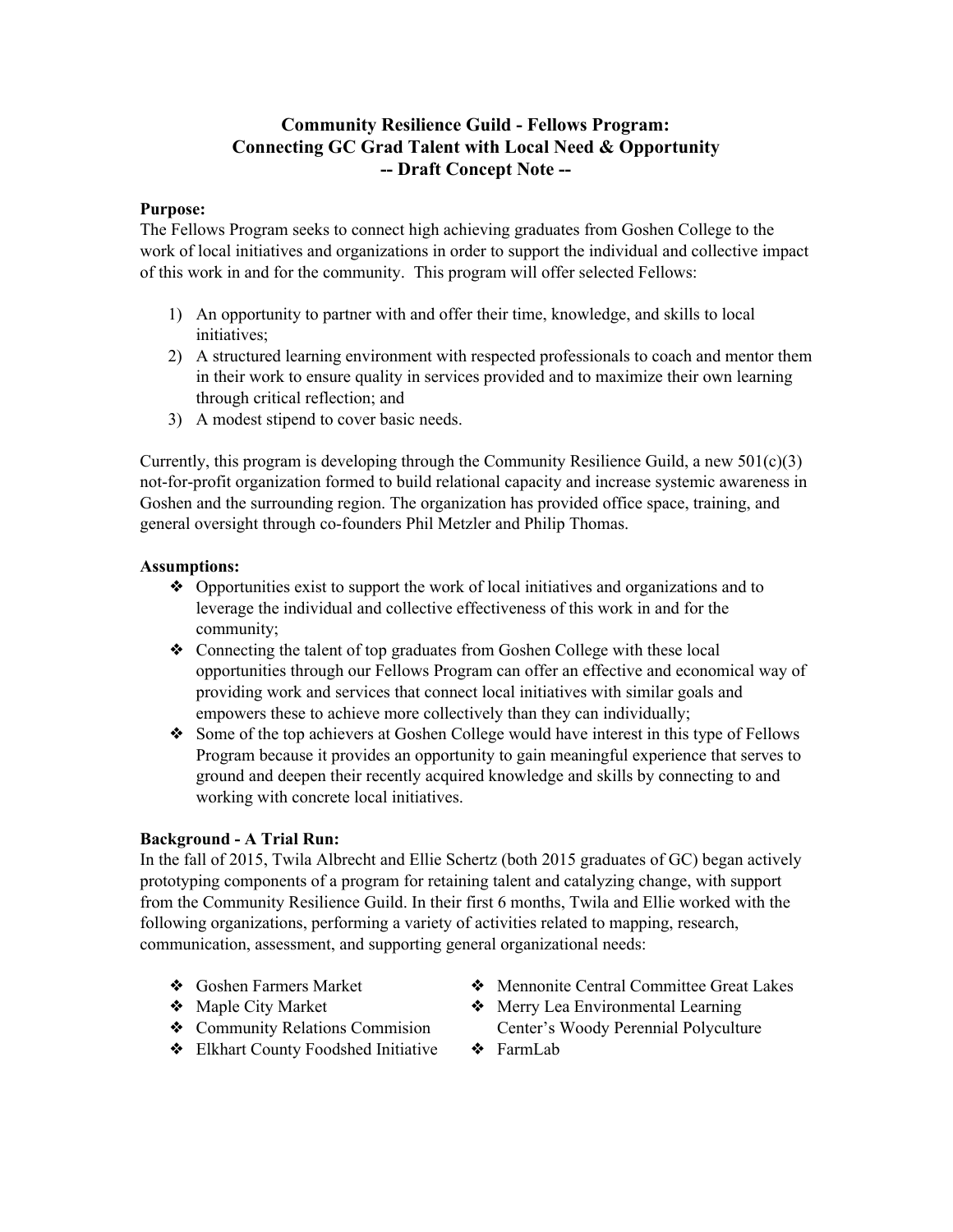### **Types of support Fellows could provide:**

Based on the experience of Twila and Ellie to date; previous collaboration and interviews with recent grads; and local needs related to the specific capacity building activities for which the Community Resilience Guild was formed, we envision Fellows providing the following types of services and support:

- ❖ **Assessments and Research:**Leading processes of participatory action research that: convene stakeholders working on similar issues; identify and articulate current challenges; and develop strategies for addressing them. The focus of this kind of research is first and foremost on producing actions that seek to achieve concrete changes while also ensuring a process of systematic inquiry that results in learning and enhanced institutional capacities for sustaining the work.
- ❖ **Mapping :** Working with stakeholders to understand the systems in which they work "connecting the dots" -- which may include:
	- o identifying different stakeholders working on common causes;
	- o organizing, and making readily accessible resources that exist developing resource guides; and
	- o examining and making visible relationships between issues -- how they impact one another (circular causality) -- to enable broader and deeper understanding of key dynamics within a given system.
- ❖ **Process design and facilitation**: Designing events and processes for bringing together stakeholders working on similar or related issues to explore possibilities for networking and collaboration (see Community Gardens example below).
- ❖ **Identifying and catalyzing new and emerging initiatives**: Where opportunities are detected to support new initiatives, we seek to facilitate funding and provide platforms for innovation -- sandboxes of collaboration and experimentation that we sometimes refer to as "prototyping labs".
- ❖ **Strategic communications:**Conducting stakeholder interviews to help organizations communicate their work more effectively; and crafting stories in order to raise the profile of the work, increase public awareness, and make visible areas of potential connections.
- ❖ **Capacity Building**: Promoting trainings and capacity building processes that seek to strengthen individual and institutional capacities.
- ❖ **Supporting organizational needs:**We seek to be responsive to other needs detected within organizations or initiatives.

In providing these services, Fellows will primarily seek to contribute to activities or functions that organizations, and the community as a whole, recognize the value of, but generally lack the resources or capacity to carry out alone.